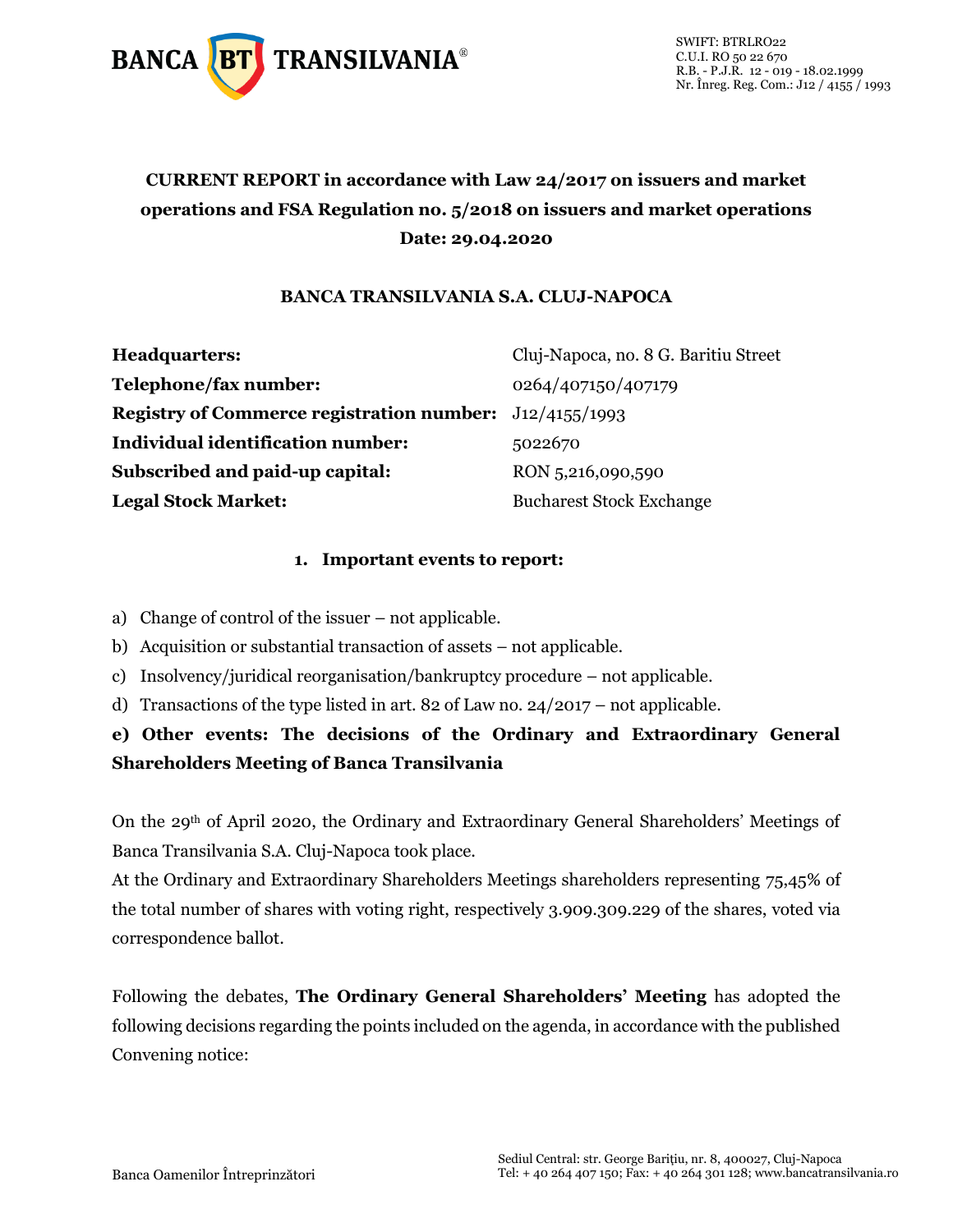

- **1.** Approval of the proposals for the meeting secretaries and technical secretaries, as follows: Meeting secretaries -Ioana Olanescu, Gabriel Goga; Technical Secretaries - Flavia Vandor, Ioan Sumandea-Simionescu.
- **2.** Approval of the annual statutory IFRS financial statements for the 2019 financial year, in compliance with NBR's Order No. 27/2010, as subsequently amended, together with the Report of the Board of Directors and the Report of the Independent Auditor.
- **3.** Approval of the net profit distribution in the sum of RON 1,620,511,500 as follows: allocation of the sum of RON 231,366,623 for legal and other reserves, of the sum of RON 1,389,144,877 lei for net profit reserves to be distributed, of which RON 600,000,000 will be paid as dividends. Approval of a gross dividend per share of RON 0.1150286771.
- **4.** Discharge of administrators for the 2019 exercise.
- **5.** Approval of the revenue and expenditure budget and the investment plan for 2020 (business plan for 2020).

#### **2020: Incomes and expenses budget:**

| <b>INDICATOR</b>          | <b>RON</b><br><b>Million</b> |
|---------------------------|------------------------------|
| <b>Operating Income</b>   | 3.404                        |
| <b>Operating Expenses</b> | (1.841)                      |
| Provisions (net)          | (955)                        |
| <b>GROSS PROFIT</b>       | 608                          |

### **2020: Investment Plan for Banca Transilvania:**

- Branches + buildings: RON 48 million
- **•** Investments IT and cards: RON 183 million
- Digital initiatives: RON 33 million
- Cash processing center: RON 31 million
- Security: RON 10 million
- **EXECUTE:** Miscellaneous: RON 18 million

### **TOTAL INVESTMENT (VAT included): RON 323 million**

**6.** Maintaining the directors' remuneration, as well as approval of a maximum 0.8% cap of shareholders' equity of additional remunerations (fixed and variable) granted to directors and managers for 2020.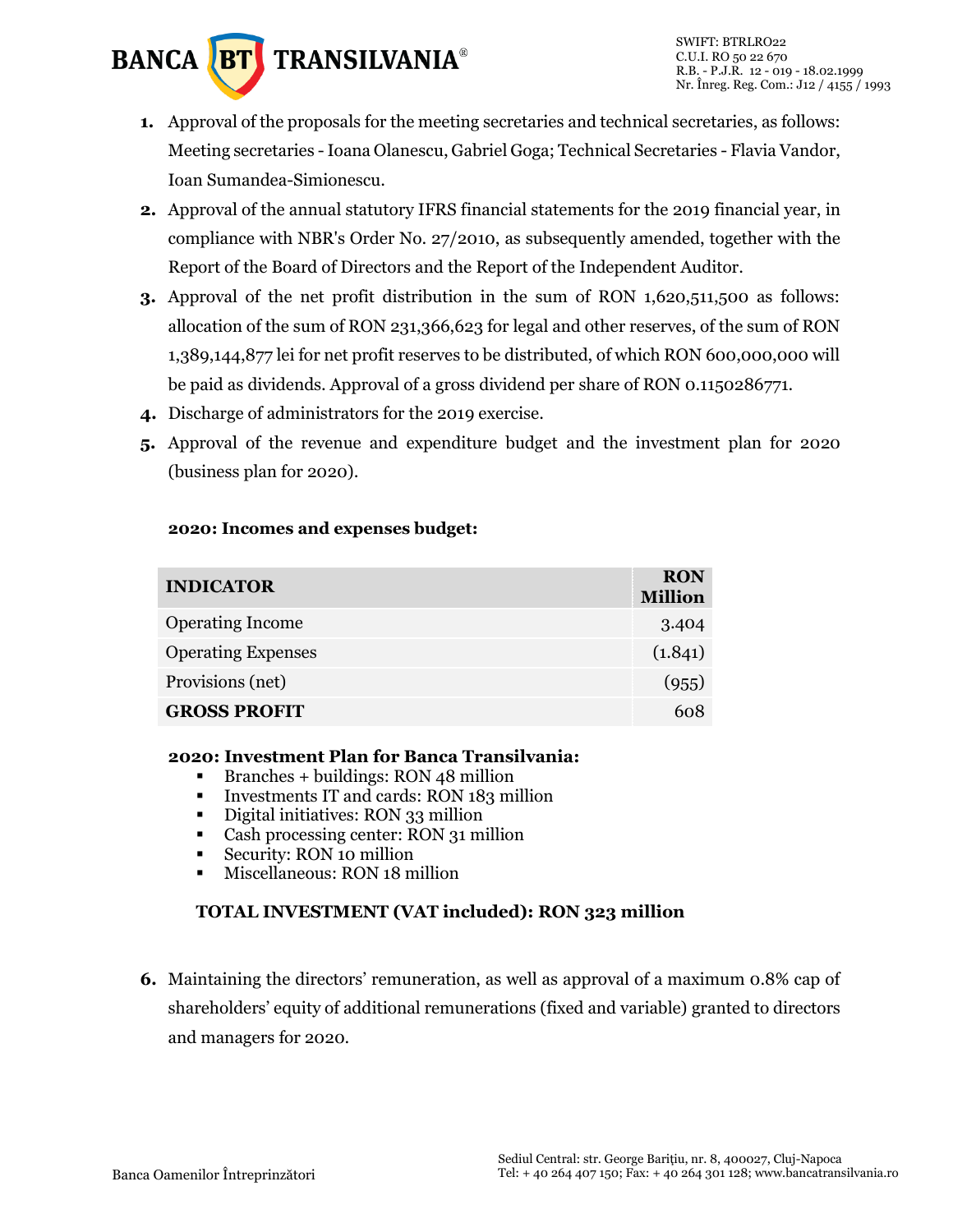

- **7.** Approval of KPMG Audit SRL as the financial auditor for the Bank who will audit the financial situations of the Bank for the 2020-2023 financial exercises, in accordance with the IFRS Standards, as stated in the N.B.R. order no. 27/2010.
- **8.** Approval of the date of October 5th, 2020 as the registration date and of the ex date October 2nd, 2020, for the identification of the shareholders who will benefit from the results of the Ordinary GMS and to whom the effects of the Ordinary GMS Decisions are applicable, including but not limited to the identification of the shareholders who will benefit from dividends.
- **9.** Approval of the date of October 16th, 2020 as the payment date for dividend distribution.
- **10.**Approval of the mandates for the Board of Directors and for its individual members to carry out the decisions adopted by the Ordinary General Meeting of Shareholders.

Following the debates, **The Extraordinary General Shareholders Meeting** has adopted the following decisions regarding the points included on the agenda, in accordance with the published Convening notice:

- **1.** Approval of the proposals for the meeting secretaries and technical secretaries, as follows: Meeting secretaries -Ioana Olanescu, Gabriel Goga; Technical Secretaries - Flavia Vandor, Ioan Sumandea-Simionescu.
- **2.** Increase of the share capital with the amount of RON 521.609.059 by issuing 521.609.059 new shares, at a nominal value of RON 1/share as well establishing a price of RON 0 (zero) to compensate for the fractions of shares resulting from applying the algorithm and rounding the results, according to the legal provisions in force and also granting a mandate to the Board of Directors in order to establish a price higher than the approved one (if applicable).

The increase in the share capital will be carried out through the capitalization of reserves from the net profit of the year 2019, in amount of RON 521.609.059, by issuing a number of 521.609.059 shares, with a nominal value of RON 1/share in the benefit of the shareholders registered with the Shareholding Register held by the Central Depository at the registration date that will be established by the GSM.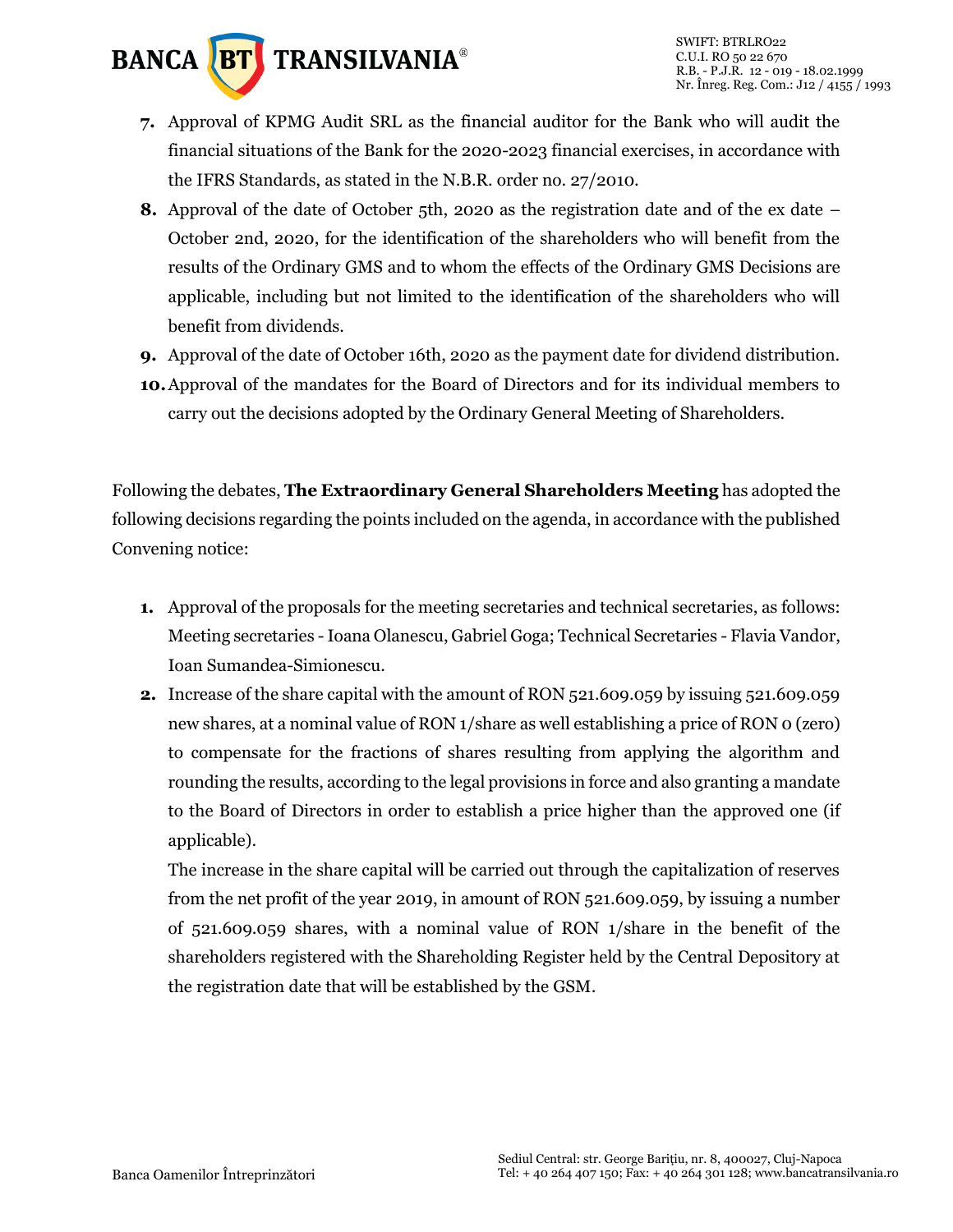

| <b>Sources for capital increase</b>               | Sums (lei)  |  |
|---------------------------------------------------|-------------|--|
| Capitalization of reserves from the net profit of |             |  |
| the year 2019                                     | 521.609.059 |  |

Considering the above, each shareholder registered on the registration date, October  $15<sup>th</sup>$ 2020, will receive free of charge, for each 100 shares owned, a total number of shares calculated as follows: 100 x (521.609.059 /RON 5.216.090.590).

The purpose of the capital increase is to sustain the current activity of the company.

- **3.** Approval of the share buyback by the Bank, in accordance with the applicable legal provisions, under the following terms and conditions: Maximum 35.000.000 shares (0.67% of the total shares included in the share capital) with a nominal value of RON 1/share at a minimum price equal to the market price on BSE at the moment of the buyback and a maximum price of RON 4 for a period of maximum 18 months as of the publishing date of the EGMS resolution in the Official Gazette of Romania, Part IV, part of a stock option plan with the purpose of implementing a remuneration program and a personnel incentive program for a period of at least 3 years as well as the payment of fixed remuneration, and the granting of a mandate for the Board of Directors for the enforcement of this resolution.
- **4.** Takes notice of initiation of the purchase procedure of a shareholding in OCN Microinvest SRL.
- **5.** Changes to the Articles of Incorporation as follows: Changes to art. 14 – Leaders' Committee, as follows: *Leaders' Committee*

*The management, organization and coordination of the bank's current business is ensured by the leaders (directors) of the bank (Chief Executive Officers and deputy CEOs), appointed by the Board of Directors, who together form the Leaders' Committee. The Chief Executive Officer and deputy CEOs will form together the Leaders' Committee. The Board of Directors mandates the bank's leaders to exercise jointly the powers of organization and management of the bank's activity. The bank leaders are vested with the rights, obligations and responsibilities provided in the relevant legislation and the*